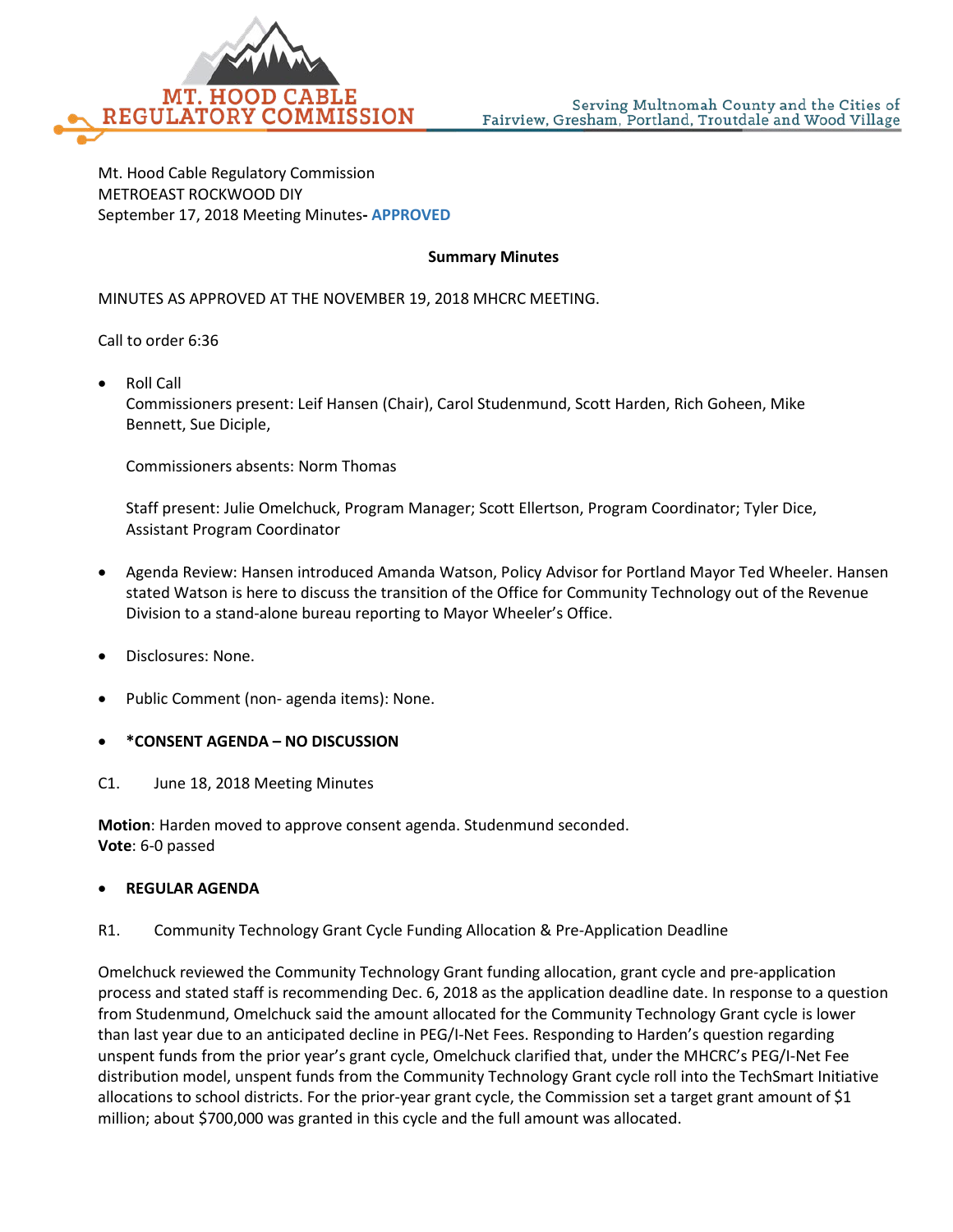**Motion:** Diciple moved that the Commission allocate \$700,000 for Community Technology grants in the FY2018- 19 competitive process and establish a Pre-Application deadline of December 6, 2018. Harden seconded. **Vote:** 6-0 passed

## R2. MHCRC General Counsel Legal Services Agreement

Omelchuck stated the City of Portland Attorney's Office had provided legal counsel since the MHCRC's creation but due to the retirement of City Attorney Ben Walters and changes within the Portland City Attorney's office, the City is no longer providing legal services to the Commission. Commission staff has followed the City of Portland procurement services guidelines and process in seeking outside general counsel and cable contentspecific counsel.

Omelchuck presented two separate but related scopes of work. The first contract is for MHCRC general counsel, related to municipal law in Oregon. The firm selected as general counsel to represent the MHCRC in matters relating to municipal law in Oregon, Local Government Law Group (LGLG), serves at the pleasure of the Commission, and may participate via phone or in person at Commission meetings. LGLG was the firm that provided the MHCRC short-term legal counsel in June and the firm's focus is local municipal law.

Omelchuck explained the second contract for cable-specific expertise is with Best, Best and Krieger (BBK). BBK began work with the MHCRC on the Frontier Franchise Agreement extension, is familiar with the Commission's work, and is recognized nationally as a premier law firm with subject matter expertise in cable regulation and public policy.

Responding to Chair Hansen's question, Omelchuck stated general counsel will be "on call", and that staff or Commission will take issues to them as needed. Staff has allocated \$30,000 for the current fiscal year, which may or may not be spent in its entirety.

Omelchuck explained that BBK's contract is general, but work will proceed for a specific scope of work. Staff will request an amount be allocated for a specific legal need, much like the contingency fund request on tonight's agenda.

In response to a question from Goheen, Omelchuck reviewed the contracts contained in the meeting packet. She explained the \$30,000 for general counsel is the amount allocated for Portland City Attorney costs plus the savings from personnel vacancies in the FY18-19 MHCRC budget. Hansen stated that with the new billing structure, staff will need to closely monitor legal service costs. Omelchuck stated she doesn't anticipate exceeding \$30,000; however, staff will address any issues with the new structure moving forward.

In response to a question from Studenmund, Omelchuck stated that it is common for legal counsel to represent multiple affiliated organizations. When that happens, the legal firm provides a *Conflicts Waiver* letter where the organizations agree that counsel will work on everyone's behalf. If there is a direct conflict, the legal firm notifies each party and neither organization is represented. If the firm believes a potential conflict may arise, the firm explains how the firm will "wall off" other parties to prevent a conflict.

Bennett requested that staff provide a bi-annual update with how much has been spent on legal services and in what areas for the first couple years.

Hansen mentioned that general counsel will join the Commission at its next meeting but will not attend all meetings or may attend some meetings by phone.

**Motion**: Diciple moved to approve a contract with the Local Government Law Group, a member of Speer Hoyt LLC, to provide general counsel legal services. Bennett seconded. **Vote**: 6-0 passed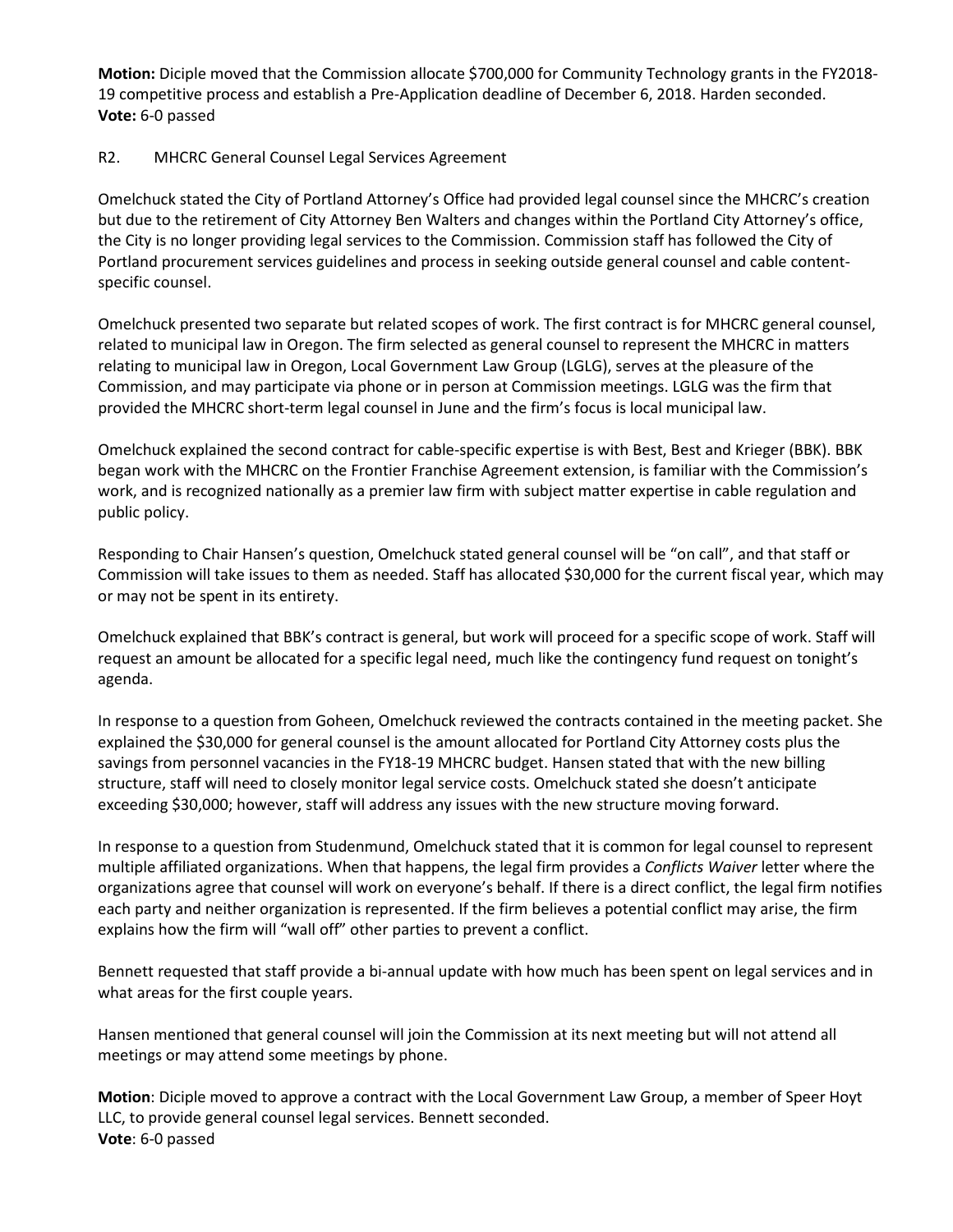**Motion**: Diciple moved to approve a contract with Best Best & Krieger LLP to provide cable-specific special legal counsel services. Harden seconded. **Vote**: 6-0 passed

### R4. Contingency Request: FCC Rule Making re: Cable Franchise Agreements and Fees

Omelchuck introduced the FCC Second and Further Notice of Proposed Rulemaking (FNRPM) that would allow cable companies to offset franchise fee payments by the value of in-kind contributions such as providing community media channels, live transport costs of putting city council meetings on the channel and placing community channels on the electronic guide. Capital fees are carved out of the in-kind contributions, so the threat is aimed at the franchise fees collected by the jurisdictions.

Omelchuck explained the second part of the FNRPM is known as the mixed-use rule. The NPRM would prohibit local regulation of the non-cable services provided by the cable company. Cable companies that provide multiple services over their systems would continue to pay cable franchise fees for use of the public right-of-way based only on gross revenues from cable TV services and wouldn't pay fees for use of the public right-of-way for the additional services.

The contingency request would pay for comments to the FCC prepared by BBK on behalf of the MHCRC. Comments would be made as either a part of a coalition or separately for the MHCRC.

**Motion**: Bennett moved to authorize up to \$5,000 from contingency to file comments in the FCC proceeding regarding in-kind offsets by cable companies to cable franchise fees and regulation of mixed-use networks. Goheen seconded.

**Vote**: 6-0 passed

R5. Media Centers Annual Activity Reports

#### MetroEast Community Media

Marty Jones, Executive Director, MetroEast Community Media, provided an overview of the Rockwood DIY location and services. Jones mentioned several MetroEast changes and accomplishments, including MetroEast headquarters' remodel; fundraising efforts; and staffing changes. Jones shared a short video. Jones stated that MetroEast's next goal is workforce development. MetroEast presented at the NATOA national conference. Bennett thanked Jones for his vision, his ability to implement that vision, and his good stewardship of the monies entrusted to MetroEast.

## Open Signal

Justen Harn, Executive Director, Open Signal, presented on Open Signal's growth over the last six months, including significantly increased workshop participation and certification rates; scholarships; studio time booked; hours of programming; and production of city council meetings. He also noted funds raised. Open Signal recently won a 'Light a Fire' award which is given to seven local nonprofits dedicated to improving our communities. Open Signal's new membership program was featured in the Willamette Week, and thus far, Open Signal has 200 members and the average contribution of \$39. Harn stated he is most proud of the equity work Open Signal is doing and the culturally-specific programming being offered to the community.

- Staff Activity Reports and Updates
	- MHCRC Staff Services

Amanda Watson, Policy Advisor to the City of Portland Mayor Ted Wheeler, stated that mid-year budget adjustments and code changes should be finalized in November for the Portland Office for Community Technology to become a standalone bureau. Elisabeth Perez, who couldn't attend the meeting tonight, is the current acting director, until a director can be hired. In response to a question from Bennett,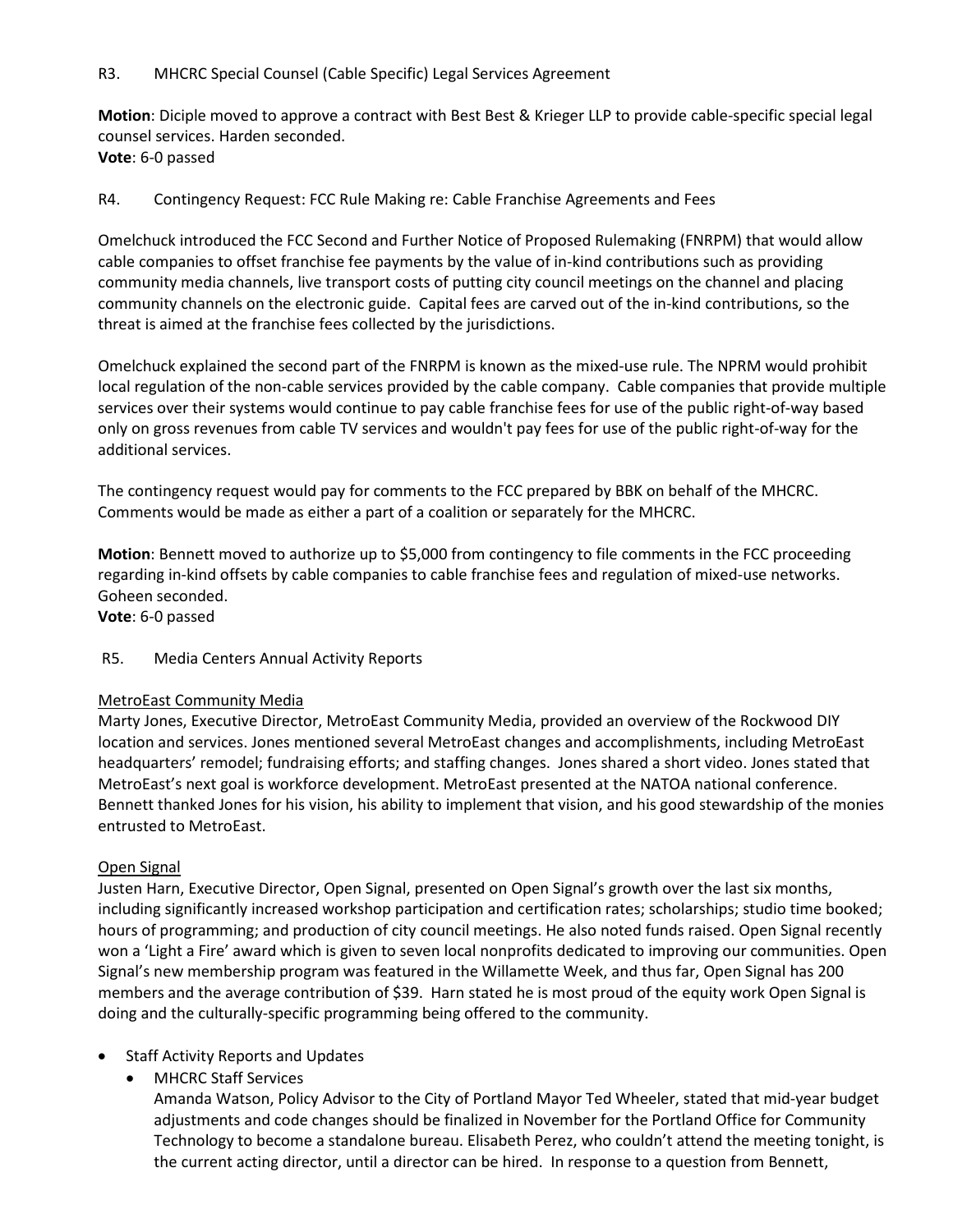Omelchuck explained that the mission and goals of the office have not changed. In response to a question from Hansen, Watson stated that once a new director is appointed, OCT will move forward strategic planning with partners internal and external to the City. In response to a question from Diciple, Omelchuck stated that the budget request from OCT to the Portland Budget Office is for the current fiscal year and will add a new director position and funds for the physical move of the office. In response to a question from Harden, Omelchuck said, at this point, the OCT change to a standalone bureau would not impact the Open Signal budgeting process and Open Signal's operating budget development would continue to be the responsibility of the OCT.

• FCC/Federal/State Public Policy

Scott Ellertson, Program Coordinator, referenced Agenda Item #R4 as the primary FCC action concerning cable regulation. Regarding net neutrality, Ellertson highlighted California Senate Bill 822 which passed earlier this month. The Bill bans blocking, throttling, paid prioritization, and zero rating passed in the state assembly by a 58-18 vote. Described as the "gold standard", the bill is unlike other state net neutrality bills in that the neutrality requirements are not limited to state contracts, but instead applies to all ISP offerings in the state.

Ellertson stated that the FCC is on an all-out assault on local government authority to protect the public right-of-way (ROW). The FCC is working to restrict local governments from receiving fair compensation for small cells in the ROW and permit fees, as well as implementing reasonable review periods for small cell applications. In response to a question from Hansen, Ellertson stated FCC rules typically go into effect with 30-60 days after passage, unless the FCC is sued, which can lead to delays.

• TechSmart Initiative

Omelchuck stated that she has finished the end of the school year grant status report reviews from each district. She is working with Pacific Research & Evaluation (PRE) on the three-year evaluation report. Work has begun with Reynolds School District on the second round of funding and anticipates having a proposed project plan to the Commission in March. Omelchuck attended the David Douglas School District Board Meeting and the Board was excited about the second round of funding.

• Digital Equity Action Plan (DEAP) Omelchuck stated that OCT staff has wrapped up year two of the Plan and will be presenting to Portland City Council and the Multnomah County Commission in October. The second-year report will be published early October and will be shared with the Commission.

- Frontier Franchise Extension Omelchuck stated staff is working with Frontier on a franchise extension, with certain conditions, and now that legal counsel is in place, hopefully the process will move quickly. She stated it appears the MHCRC will need a November meeting in order to allow public comment and get a Commission recommendation for the franchise n extension to present the to the affected jurisdictions. Jurisdictions would then consider the Frontier Extension recommendation at one of their December 2018 council meetings.
- Frontier Rate Increase Ellertson stated that staff received a timely notice from Frontier advising of a rate increase. He also provided a handout showing year-over-year rate increases which averaged roughly 10%.
- Frontier HD PEG Channel Activation Ellertson reminded the Commission that Frontier was given notice to activate the PEG Channels in HD by the end of this month. If that activation does not take place, staff plans to issue a non-compliance notice and opportunity to cure.
- Comcast Rate Increase Ellertson stated that staff received a timely notice from Comcast advising of a rate increase. He also provided a handout showing year-over-year rate increases which averaged roughly 2.5%.
- **Other**

Omelchuck stated that she and Lexi Meek, MHCRC compliance assistant, will be attending the Grantmakers of Oregon and Southwest Washington's conference located just outside Salem. She also stated that she and Ellertson will be attending the Oregon Connections conference in Hood River.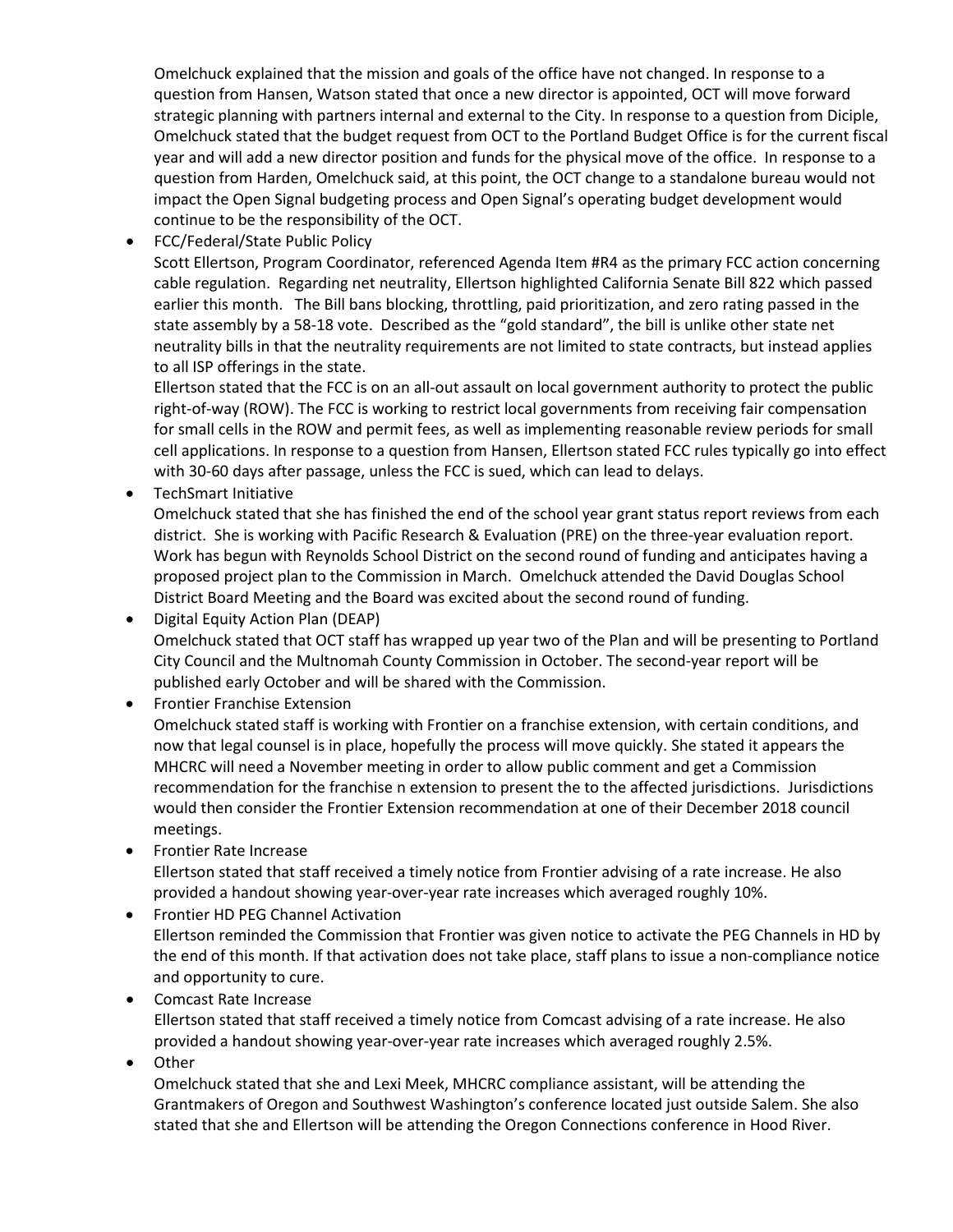- Committee Reports
	- Finance Committee: None.
	- TechSmart Grant Committee: None.
	- Community Ascertainment Committee Diciple stated the committee had met several times in the last couple months to map out the community needs ascertainment structure and scope of work for consultant Request for Proposals.
	- Open Signal Board Appointee Studenmund stated that Open Signal's energy is great, inspired and motivating.
	- MetroEast Board Appointee: None
- New Business; Commissioner Open Comment: None.

# Meeting Schedule:

October 15 – Open Signal November 19 – TBA December 17 – MetroEast January 28 – Open Signal February – Annual Planning Retreat March 18 – MetroEast April – Recess May 20 – Open Signal June 17 – MetroEast July/August – Recess

- Franchisee Activity Report
	- Frontier

Jack Phillips, Director, Frontier Government and External Affairs, stated that a new local Government Affairs representative, Jessica Epley, will attend the next meeting. Phillips stated that he will still handle the franchise extension. Frontier is finishing its buildout to the Brickworks subdivision in Gresham that includes 186 lots and should be completed by the end of the calendar year. He highlighted several Frontier sponsorships including the Gresham Art Fair, Gresham Farmers' Market, the Portland Timbers, Hillsboro Hops, and the Portland Pickles. Phillips stated that even though Frontier disagrees that the franchise agreement requires activation of HD PEG channels, Frontier reorganized channels on the network to free up space for the HD PEG channels. He stated that HD channel launch is unlikely to occur by October 1 and he intends to send a letter advising of this. He is confident the channel activation can be completed by the end of year, but he does not want to make any commitments at this time. In response to a question from Hansen, Phillips explained the rate increases are mostly driven by the cost of content and especially with local broadcasters that are requesting ten-fold increases. Omelchuck recognized the creative effort of Frontier to find solutions for the activation of the PEG channels in HD. Commission staff are in full communication with Frontier and anticipate activation around the first of 2019.

- Comcast: None.
- CenturyLink

Samantha Ridderbusch, Director, CenturyLink Government and External Affairs, stated that CenturyLink sponsored the Blazers three-on-three tournament that benefits the Special Olympics. In doing so, they raised just over \$31,000. Additionally, CenturyLink was a sponsor for the NATOA conference, Greater Portland Inc.'s annual economic summit, the League of Oregon Cities conference, and the Oregon Connections conference.

- Reliance Connects: None.
- PEG Provider Activity Report
	- MetroEast Community Media